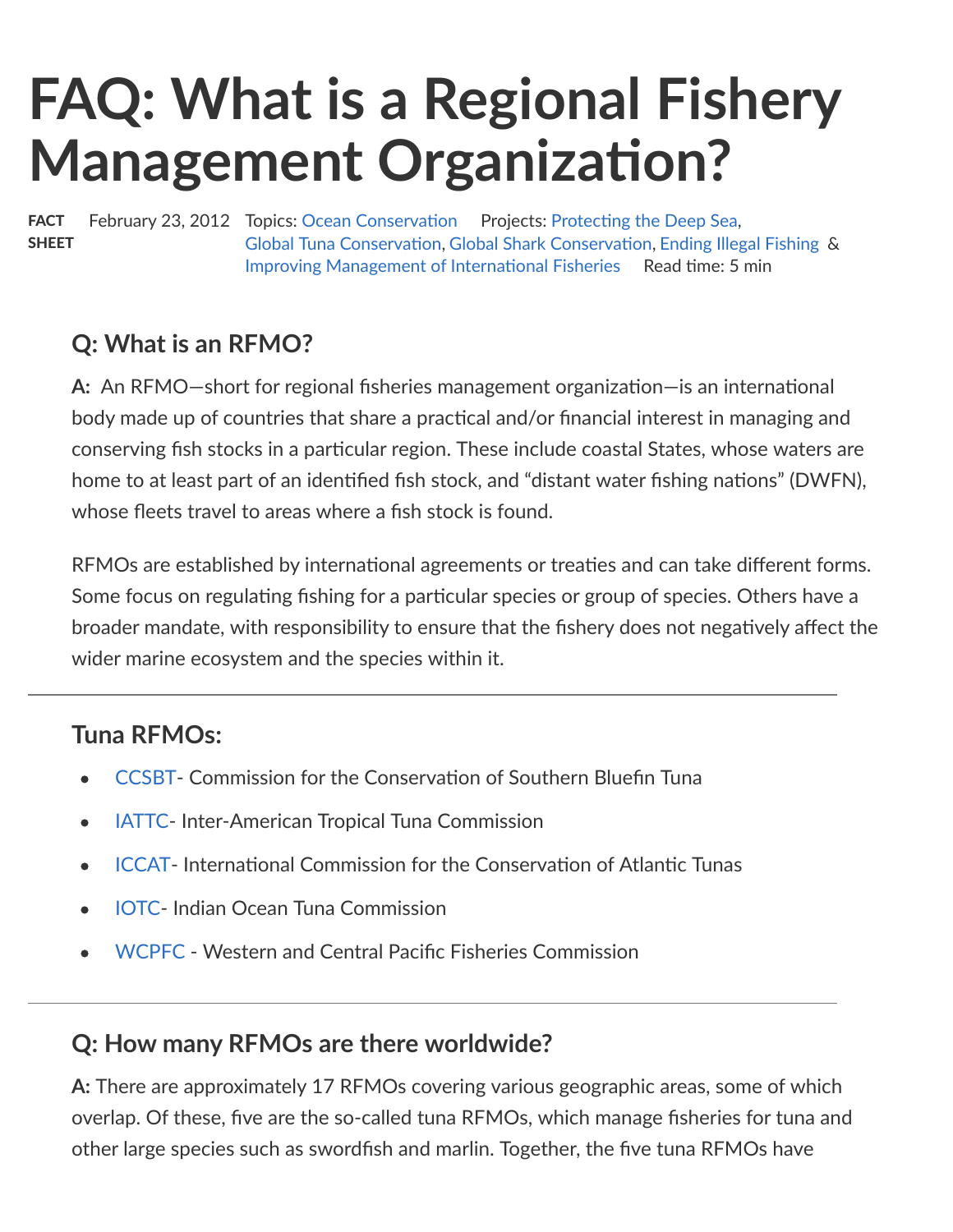responsibility for managing fisheries in approximately 91 percent of the world's oceans.



#### **Q: Can a country belong to more than one RFMO?**

**A:** Yes. Any country with a fisheries interest in the region managed by a particular RFMO may apply to join that RFMO, as long as it agrees to certain provisions. These include sharing data about the fishery, abiding by the rules of that RFMO, and contributing funds for scientific assessments, among others. Countries with large fishing fleets that span the globe, like the United States, Japan, and the European Union (EU), are members of many RFMOs, including nearly all the tuna ones. The EU, for example, is a member of 10 RFMOs.

## **Q: How do RFMOs make decisions?**

A: Every fishery organization is structured differently. In general, each has some sort of scientific committee that gathers data to guide establishment of sustainable catch levels for various species. Once members agree to the recommended measures, managers from member countries devise an implementation plan for the coming year that is usually set in place through consensus (all member countries must agree) or a voting process. Most RFMOs also have subcommittees that work on special topics such as promoting compliance with the group's decisions.

# **Q: What types of fish do RFMOs manage?**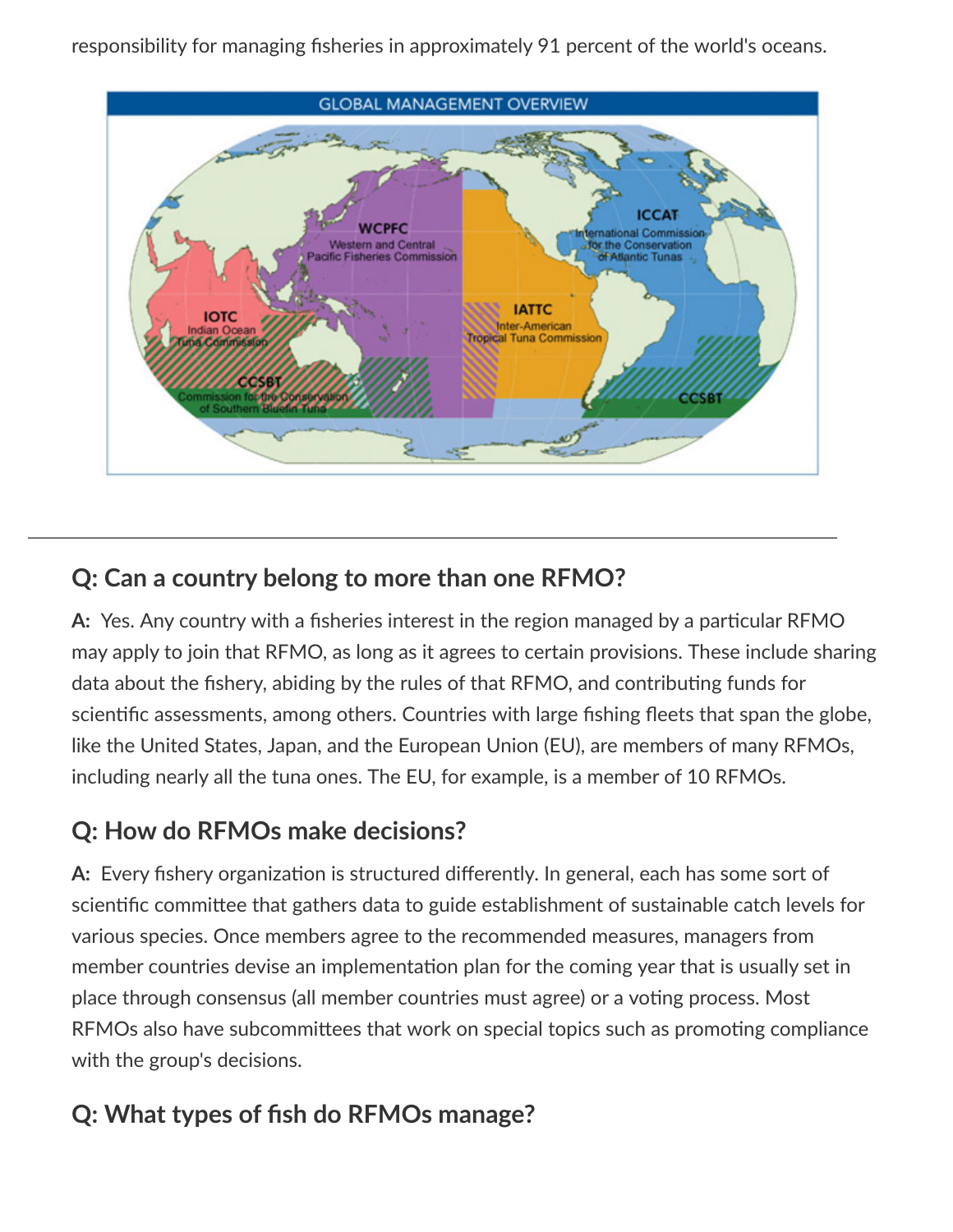**A:** RFMOs usually focus on commercially valuable species—typically those for human consumption. Although specific fish species vary according to the purpose of the RFMO and its geographic area, RFMOs generally manage highly migratory stocks that travel long distances, such as tunas. They also manage "straddling" fish



stocks, which move between the waters of more than one country or between national and international waters (200 miles from shore).

# **Q: Are RFMOs responsible for managing other marine species?**

**A:** Although many RFMOs focus exclusively on commercial fish stocks, some recently established ones are also required to manage other species or aspects of the marine ecosystem. The Western and Central Pacific Fisheries Commission, for example, is responsible not only for tuna, but also for sharks, seabirds, and turtles affected by fishing. Likewise, the Inter-American Tropical Tuna Commission adopted the Antigua Convention in 2010 to formalize its mandate to manage fisheries by applying an ecosystem approach: to consider all the marine species within its convention area.

## **Q: Are all of the marine fisheries resources in the world's oceans covered by an RFMO?**

**A:** No. RFMOs typically focus only on a limited number of species, and some large areas of the ocean, even with significant fishing activity, are unmanaged. Many RFMOs, for example, do not oversee fishing for sharks or for many deep-sea fish species, even if these activities occur within their convention area. Many nongovernmental organizations and countries believe a stronger international system of ocean governance is required to ensure a sustainable marine environment.

## **Q: Can one fishery be managed by more than one RFMO?**

A: Yes. This may occur where a particular fish population migrates between areas under different RFMOs, or where the geographic areas covered by two RFMOs overlap. The ambiguities that result can undermine the effectiveness of management measures. Efforts are being made to improve coordination between RFMOs.

## **Q: How do RFMOs determine catch levels for a species? How often are**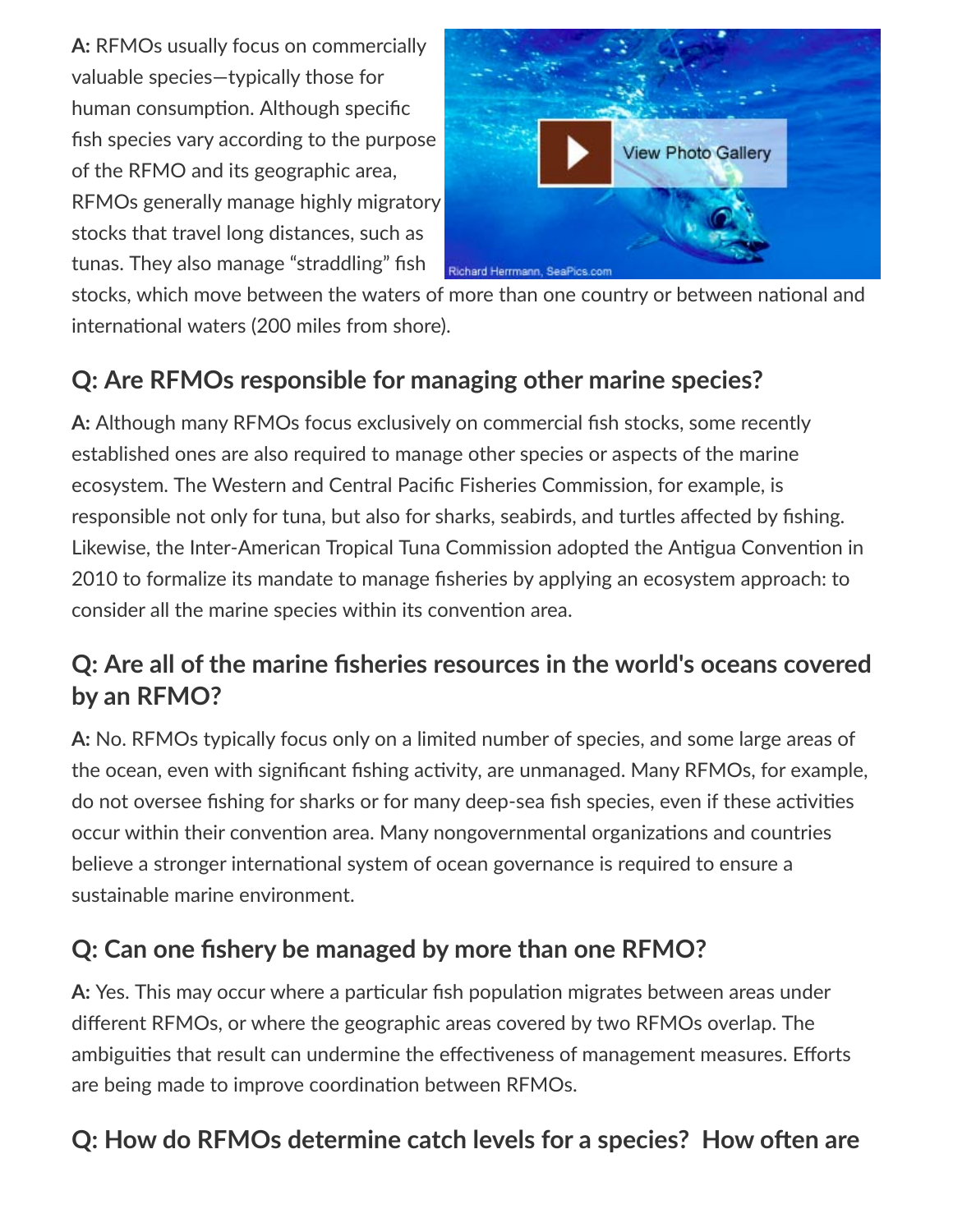#### **these decisions reviewed?**

**A:** In theory, many RFMOs are required to base the amount of allowable catch on the best available science. These decisions are then reviewed annually. In reality, the decisions are often highly political, and some RFMOs have consistently adopted catch levels much higher than scientists considered sustainable. In many cases, RFMOs use inadequate tools to limit catches. For example, instead of setting catch limits, some RFMOs attempt to prevent overfishing by limiting the number of days a vessel is allowed to fish in a year. This encourages the deployment of more-efficient vessels that can catch more fish in less time, resulting in overfishing.

#### **Q: Are the decisions of an RFMO binding on member countries?**

**A:** Yes. When a country joins an RFMO, it agrees to abide by the group's decisions. In practice, however, it can be difficult to identify vessels, ports, authorities, and some countries do not play by the rules.

# **Q: How do RFMOs promote compliance?**

**A:** Over the years, some RFMOs have worked to develop techniques to promote compliance with their decisions. Catch documentation systems are one innovative approach, although they are not yet widely used. These systems allow managers to trace each fish to the vessel that caught it to ensure that it was not taken illegally. Compliance is also sought by tracking vessels in a particular area. Although each RFMO has a list of authorized vessels, there is no uniformity for registration and vessel information. Adding to the confusion, many vessels are registered with more than one RFMO, regardless of where they are currently fishing. A uniform list of registered and legal vessels is needed.

## **Q: How successful are RFMOs at preven!ng overfishing and maintaining healthy fish stocks?**

**A:** Although RFMOs play an important role in facilitating cooperation between fishing countries, historically they have failed to prevent overfishing and maintain healthy fish stocks. Because many RFMOs were established when ocean resources were believed to be virtually unlimited, they often are not structured to limit fishing effectively. Members of RFMOs often lack the political will or clear incentives to decrease the number of vessels authorized to fish in a particular area, or to make decisions based on scientific advice that may constrain their national fishing or processing industries. Moreover, several RFMOs have very limited mandates that prevent them from considering and addressing the impacts of